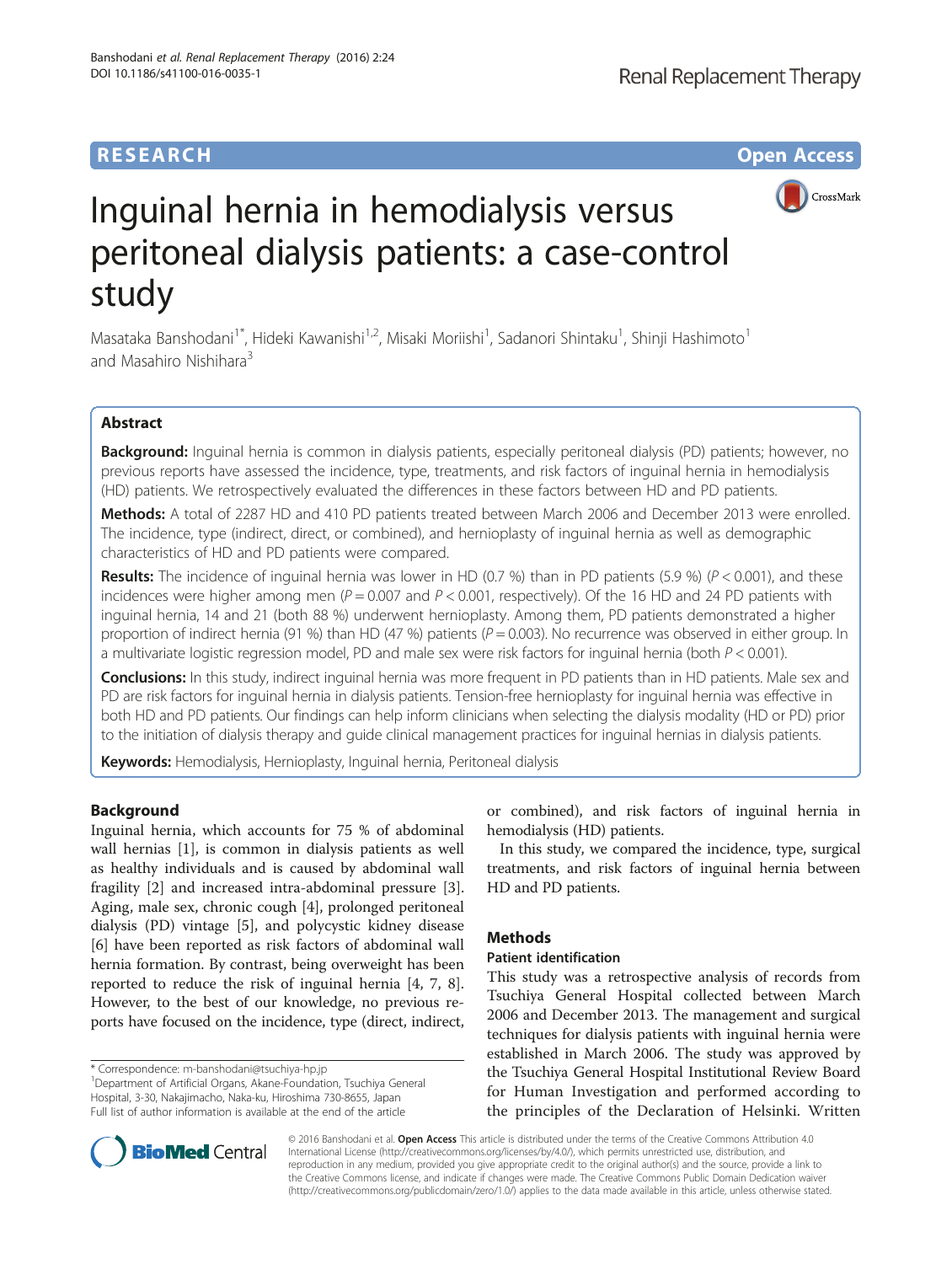informed consent for the procedure was obtained from all patients, and patient anonymity was strictly maintained. We identified HD and PD patients who developed inguinal hernia. Patients with a history of abdominal hernia prior to HD or PD therapy were excluded. Eligible patients were divided into 4 groups, excluding umbilical hernia patients: HD hernia, PD hernia, HD no-hernia, and PD no-hernia. Clinical manifestations were recorded for each patient after a medical chart review. Data were collected at the initiation of HD or PD therapy or the onset of hernia and included demographic characteristics such as age, sex, body mass index (BMI), primary renal disease, history of asthma, and previous abdominal surgery as well as whether hernia was unilateral or bilateral. Data concerning daily peritoneal dialysate volume and the proportion of automated PD (APD) during the study period were also collected.

## Methods and techniques for hernioplasty

A single surgeon with 15 years of experience performed all hernioplasties. Under general anesthesia, a Kugel repair (tension-free hernioplasty) was performed using a Kugel or Polysoft Hernia Patch (polypropylene mesh) (Davol, Cranston, RI, USA) [\[9](#page-4-0)]. The type of inguinal hernia (direct, indirect, or combined) was identified at hernioplasty. During hernioplasty, great care was taken not to open the peritoneum to avoid dialysate leakage.

### Clinical outcomes

We reviewed post-procedural complications including wound bleeding, infection, hernia recurrence, and postoperative 90-day survival in HD and PD patients and reviewed peritonitis, dialysate leakage, PD dysfunction, PD withdrawal, and PD vintage after hernioplasty in PD patients.

#### Statistical analysis

Data were analyzed using the Statistical Package for the Social Sciences version 14 software (SPSS Inc., Chicago, IL, USA) and expressed as the number of participants and percentage of the study population or as means and ranges. To analyze factors associated with the development of hernias, Student's  $t$  test and chi-square test were used for continuous and categorical variables, respectively. Logistic regression analyses were performed to identify independent risk factors for the development of hernia. Values of  $P < 0.05$  were considered statistically significant.

### Results

## Patient characteristics

At our hospital, 2287 HD patients (1401 men  $(P = 0.31)$ ; mean age, 65; range, 18–99 years at the initiation of HD therapy) and 410 PD patients (257 men; mean age, 61; range, 24–98 years  $(P < 0.001)$  at the initiation of PD

therapy) were treated during the study period. Patient characteristics are summarized in Table 1. The primary renal diseases in the HD and PD patients were diabetes mellitus ( $N = 937$  and 121, respectively), chronic glomerulonephritis ( $N = 605$  and 206), nephrosclerosis ( $N = 204$ and 17), polycystic kidney disease  $(N = 58$  and 7), immunoglobulin A nephropathy  $(N = 46$  and 9), others  $(N = 185$  and 11), and unknown  $(N = 252$  and 39). The rate of diabetes mellitus diagnoses was significantly higher in the HD group  $(P < 0.001)$ . Among the HD and PD patients, 16 (0.7 %) and 24 (5.9 %) developed inguinal hernia, respectively  $(P < 0.001)$ .

In these 16 HD and 24 PD hernia patients, the primary renal diseases were diabetes mellitus  $(N = 4$  and 15, respectively), chronic glomerulonephritis  $(N = 5$  and 7), nephrosclerosis ( $N = 4$  and 1), polycystic kidney disease  $(N = 1; PD group)$ , renal hypoplasia  $(N = 1; HD group)$ , and unknown ( $N = 2$ ; HD group). At the onset of hernia, the mean ages of the HD and PD patients were 66 (22–91) and 66 (42–82) years, respectively  $(P = 0.9)$ . Fifteen HD and 21 PD patients had unilateral hernia, and 1 HD and 3 PD patients had bilateral hernias, respectively  $(P = 0.5)$ . The mean duration from initiation of dialysis therapy to onset of hernia in the HD patients (64 (range, 5–148) months) was significantly longer than that in the PD patients (24 (1–101) months;  $P = 0.004$ ). There were significantly higher proportions of men in both the HD and PD hernia groups (100 %  $(P < 0.001)$  and 88 %  $(P = 0.007)$ ) compared to the no-hernia groups (61 and 62 %, respectively). The mean BMI of patients at the onset of hernia (23.4 (19.1–33.0) kg/m<sup>2</sup>) was similar to that during the initiation of PD therapy (23.1 (18.4-32.2) kg/m<sup>2</sup>;  $P = 0.58$ ), while the mean BMI of patients at the onset

Table 1 Patient characteristics and incidence of inguinal hernia by dialysis status

| Variable                                         | HD<br>$(N = 2287)$ | <b>PD</b><br>$(N = 410)$ | P value |
|--------------------------------------------------|--------------------|--------------------------|---------|
| Age at dialysis initiation,<br>years (range)     | 65<br>(18–99)      | 61<br>$(24 - 98)$        | < 0.001 |
| Male, N (%)                                      | 1401 (61)          | 257 (63)                 | 0.31    |
| Primary renal disease                            |                    |                          |         |
| Diabetes mellitus, N (%)                         | 937<br>(41)        | 121<br>(29.5)            | 0.001   |
| Chronic glomerulonephritis, N (%)                | 605 (26)           | 206 (50)                 |         |
| Nephrosclerosis, N (%)                           | 204 (9)            | 17(4)                    |         |
| Polycystic kidney disease, N (%)                 | 58 (3)             | 7(2)                     |         |
| IgA nephropathy, N (%)                           | 46 (2)             | 9(2)                     |         |
| Others, N (%)                                    | 185(8)             | 11(3)                    |         |
| Unknown, N (%)                                   | 252 (11)           | 39 (9.5)                 |         |
| Patients with incident inguinal hernia,<br>N (%) | 16(0.7)            | 24 (5.9)                 | < 0.001 |

HD hemodialysis, IgA immunoglobulin A, PD peritoneal dialysis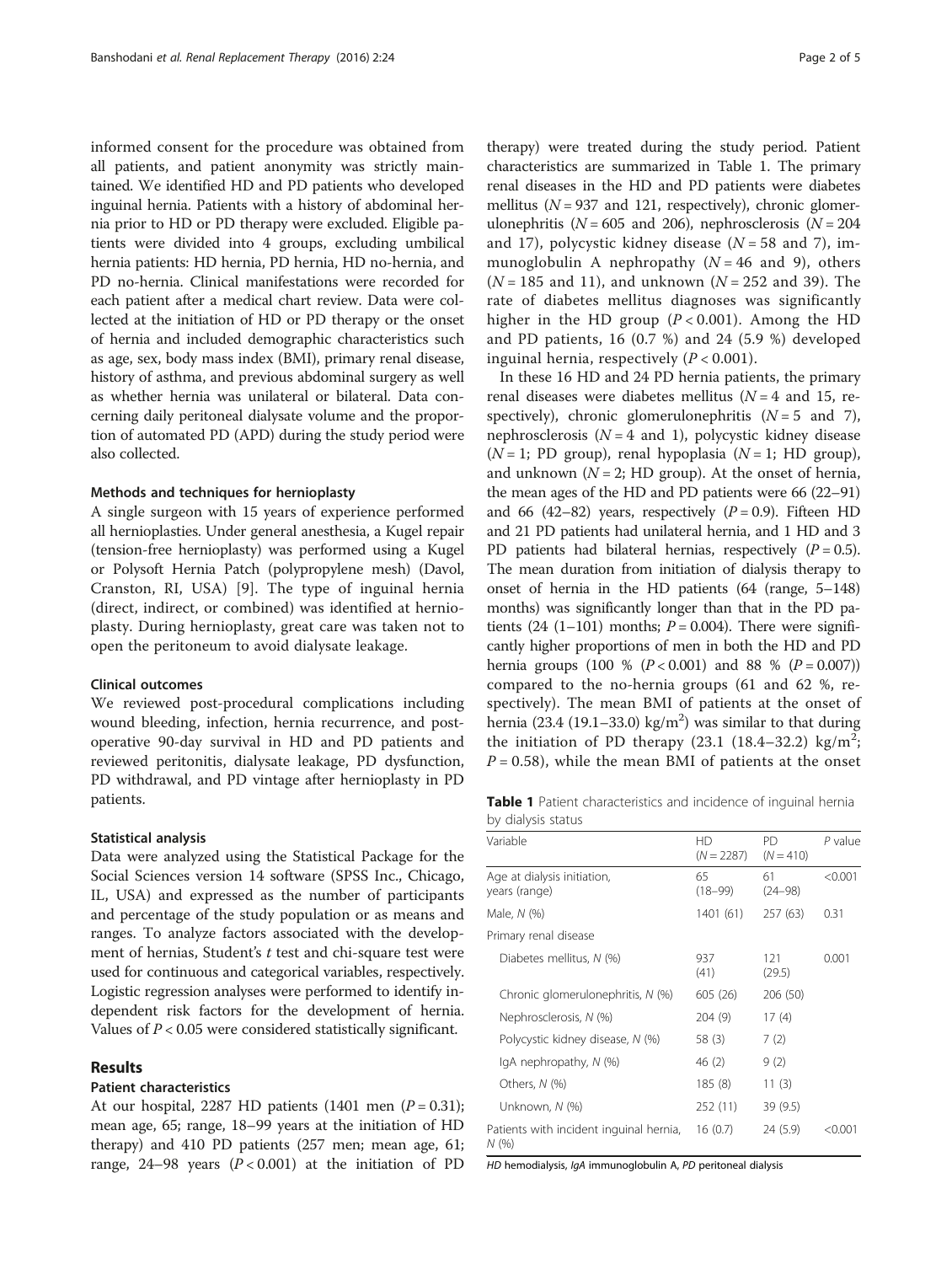of hernia (19.9 (18.3-21.4)  $\text{kg/m}^2$ ) was significantly lower than that during the initiation of HD therapy  $(20.7 \ (19.6 - 22.6) \ kg/m^2; P < 0.001)$ . The mean BMI of the HD hernia group was lower than that of the PD hernia group at both dialysis initiation ( $P = 0.03$ ) and hernia onset  $(P = 0.004)$  (Table 2).

The rates of asthma in both the HD and PD hernia groups (13 % ( $N = 2$ ;  $P = 0.9$ ) and 13 % ( $N = 3$ ;  $P = 0.5$ )) were similar to those in the no-hernia groups (11 %  $(N = 252)$  and 19 %  $(N = 71)$ , respectively). The proportion of previous surgery in the PD hernia group (30 %  $(N = 7)$ ) was similar to that in the PD no-hernia group (25 % ( $N = 93$ ;  $P = 0.46$ )), while the proportion of previous abdominal surgery in the HD hernia group (31 %  $(N = 5)$ ) was significantly higher than that in the HD no-hernia group (12 % ( $N = 265$ ;  $P = 0.04$ )).

In the PD patients, the mean daily dialysate volume was 5.3 (range, 1.0–15.5) L/day; 16 % of patients underwent APD. The mean daily dialysate volumes in the PD hernia and PD no-hernia groups were 4.8 (range, 3.0–7.5) and 5.4 (1.0–15.5) L/day, respectively  $(P = 0.12)$ . The rates of APD before the onset of hernias in the PD hernia and PD no-hernia groups were 9 and 17 %, respectively  $(P = 0.25)$ .

In logistic regression analyses, PD (odds ratio (OR), 9.8; 95 % confidence interval (CI), 5.1–19.4; P < 0.001) and male sex (OR, 7.8; 95 % CI, 2.8–32.7; P < 0.001) were independent risk factors for the development of inguinal hernia. The other variables were not determinants (Table 3).

## Hernioplasty

Hernioplasty data are summarized in Table 4. Of the 16 HD and 24 PD patients with inguinal hernia, 14 and 21

Table 2 Patient characteristics with incident inguinal hernia by groups (Table 4). dialysis status

| Variable                                                             | HD<br>$(N = 16)$        | <b>PD</b><br>$(N = 24)$ | $P$ value |
|----------------------------------------------------------------------|-------------------------|-------------------------|-----------|
| Male, N (%)                                                          | 16 (100)                | 21 (88)                 | 0.07      |
| P value vs. no-hernia male (%)                                       | < 0.001(61)             | 0.007(62)               |           |
| Age at hernia onset, years (range)                                   | 66<br>$(22 - 91)$       | 66<br>$(42 - 82)$       | 0.9       |
| Unilateral/bilateral hernia, N                                       | 15/1                    | 21/3                    | 0.5       |
| Duration from dialysis initiation to<br>hernia onset, months (range) | 64<br>$(5 - 148)$       | 24<br>$(1 - 101)$       | 0.004     |
| Body mass index, kg/m <sup>2</sup> (range)                           |                         |                         |           |
| Dialysis initiation                                                  | 20.7<br>$(19.6 - 22.6)$ | 23.1<br>$(18.4 - 32.2)$ | 0.03      |
| Hernia onset                                                         | 19.9<br>$(18.3 - 21.4)$ | 23.4<br>$(19.1 - 33.0)$ | 0.004     |
| P value (dialysis initiation<br>vs. hernia onset)                    | < 0.001                 | 0.58                    |           |

HD hemodialysis, PD peritoneal dialysis, vs. versus

Table 3 Risk factors for inguinal hernia development in dialysis patients

| Variable                   | Inguinal hernia |              |           |  |
|----------------------------|-----------------|--------------|-----------|--|
|                            | Odds ratio      | 95 % CI      | $P$ value |  |
| PD                         | 9.8             | $5.1 - 19.4$ | < 0.001   |  |
| Age at dialysis initiation | 0.6             | $0.1 - 3.8$  | 0.6       |  |
| Male                       | 7.8             | $2.8 - 32.7$ | < 0.001   |  |
| Diabetes mellitus          | 0.8             | $0.4 - 1.6$  | 0.5       |  |
| Asthma                     | 0.8             | $0.3 - 2.0$  | 0.7       |  |
| Previous abdominal surgery | 0.8             | $0.3 - 1.9$  | 0.6       |  |

CI confidence interval, PD peritoneal dialysis

(both 88 %) underwent a Kugel repair. The total of 22 hernias in the 21 PD patients included 20 (91 %) indirect, 1 direct, and 1 combined hernia, while the total of 15 hernias in the 14 HD patients included 7 (47 %) indirect, 6 direct, and 2 combined hernias. The incidence of indirect hernias was significantly higher in the PD group  $(P = 0.003)$ . The median duration from the onset of inguinal hernia to hernioplasty in the HD and PD patients was 30 (range,  $0.7-261$ ) and 8 (0.2-75) months, respectively.

## Clinical outcomes

No recurrence was observed in either the HD or PD groups. In 2 patients, PD therapy was discontinued due to complications within 90 days of hernioplasty: 1 case of peritonitis and 1 of lower abdominal discomfort. In 1 patient, PD therapy was withdrawn due to peritonitis prior to hernioplasty. The mean PD vintage after hernioplasty was 28 (range, 1–62) months. The overall postoperative 90-day survival rate was 100 % in both

| <b>Table 4</b> Hernioplasty for dialysis patients with inquinal hernia |  |  |  |
|------------------------------------------------------------------------|--|--|--|
| and clinical outcomes                                                  |  |  |  |

| Variable                                                      | HD<br>$(N = 16)$    | <b>PD</b><br>$(N = 24)$ | $P$ value |
|---------------------------------------------------------------|---------------------|-------------------------|-----------|
| Patients with hernioplasty, N (%)                             | 14 (88)             | 21 (88)                 |           |
| Number of inguinal hernia, N                                  | 15                  | 22                      |           |
| Hernia type, $N$ (%)                                          |                     |                         |           |
| Indirect                                                      | 7(47)               | 20 (91)                 | 0.003     |
| Direct                                                        | 6                   |                         |           |
| Combined                                                      | $\mathfrak{D}$      | 1                       |           |
| Duration from hernia onset to<br>hernioplasty, months (range) | 30<br>$(0.7 - 261)$ | 8<br>$(0.2 - 75)$       | 0.2       |
| Recurrence, N                                                 | 0                   | 0                       |           |
| 90-day survival rate, %                                       | 100                 | 100                     |           |

HD hemodialysis, PD peritoneal dialysis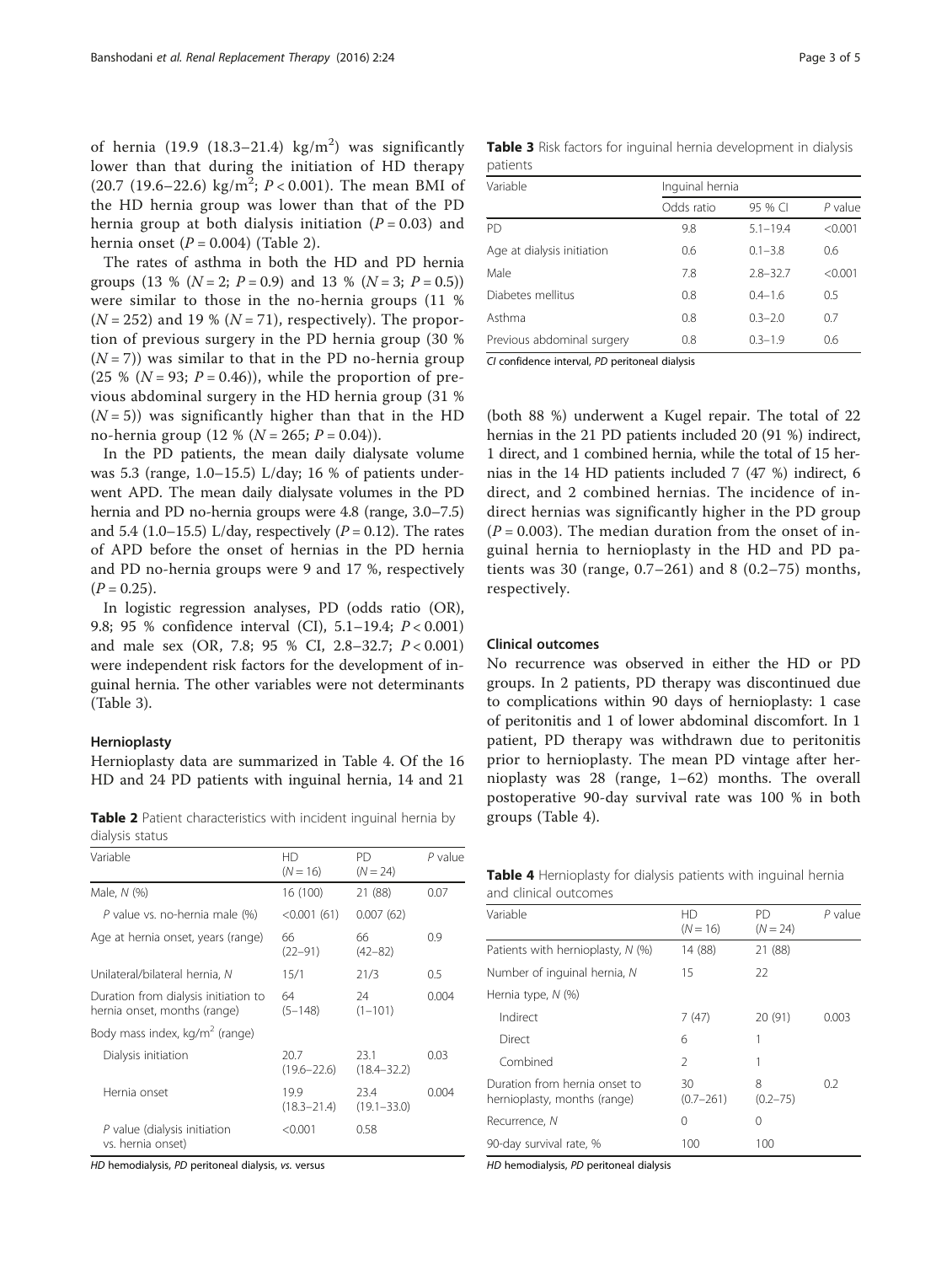## **Discussion**

PD patients tend to have a higher incidence of inguinal hernias compared with healthy individuals. The reported incidence of abdominal wall hernias ranges from 2.5 to 25 % in PD patients [\[10](#page-4-0), [11](#page-4-0)]. Therefore, the incidence of inguinal hernia in PD patients in our study was consistent with previous reports. By contrast, no previous reports have investigated the incidence of inguinal hernia in HD patients. Moreover, to the best of our knowledge, no previous studies have investigated the incidence of inguinal hernia in healthy Japanese adults, although the hernia is common in healthy individuals. On the other hand, a previous study reported that the incidences of groin hernias in Nepalese (South Asian) men and women were 1.5 and 0.6 %, respectively [\[12](#page-4-0)]. In our study, the incidence in HD patients (0.7 %) is similar to that in healthy Western adults and Nepalese, in whom the reported incidence is 1–2 % [[12](#page-4-0)–[14](#page-4-0)].

Inguinal hernias are classified anatomically as indirect or direct. In the analysis of the Swedish Hernia Register, indirect inguinal hernia accounted for 54 % of groin hernias repaired in men [[15](#page-4-0)]. In our study, there was a higher proportion of indirect hernia in the PD (91 %) than in the HD (47 %) patients treated with hernioplasty. Indirect inguinal hernias in adults are almost always congenital. A shutter mechanism, which is postulated to close the internal inguinal ring to a slit, may be dysfunctional in patients with a patent processus vaginalis [[16, 17](#page-4-0)]. Our findings suggest that indirect inguinal hernia may not be clinically apparent due to the presence of a small internal ring (i.e., slit) before the initiation of PD therapy and may become clinically detectable as a result of internal ring expansion due to the increase in intra-abdominal pressure from peritoneal dialysate. On the other hand, there is no slit within Hesselbach's triangle, where a direct hernia can occur. Therefore, direct inguinal hernia may be susceptible to intra-abdominal pressure from peritoneal dialysate.

In a previous report, low body weight was associated with abdominal hernia formation in PD patients [\[18](#page-4-0)]. In another report, BMI was not a risk factor for hernia development in PD patients [[6\]](#page-4-0). Among adults in the USA, overweight and obesity were associated with a lower incidence of inguinal hernia [\[4](#page-4-0)]. No previous reports have focused on risk factors of inguinal hernia in HD patients. In our study, the BMIs of HD patients were lower than those of PD patients at both dialysis initiation and hernia onset, and decreased BMI (i.e., body weight) may be a risk factor for inguinal hernia formation only in HD patients. Our findings in HD patients are similar to those previously reported in healthy individuals [\[4\]](#page-4-0). In HD patients, lean or malnourished patients, who have less abdominal muscle and loose connective tissues around the inguinal region, may be associated with the development of inguinal hernia. On the other hand, in PD patients, factors associated with PD may counteract other factors including BMI for the development of inguinal hernia.

Strong associations of abdominal hernias with aging, male sex, chronic cough [\[4\]](#page-4-0), polycystic kidney disease [[19\]](#page-4-0), and PD vintage [\[5](#page-4-0)] have been reported. In our study, PD and male sex were risk factors for the development of inguinal hernia. By contrast, aging, asthma, polycystic kidney disease, and previous abdominal surgery were not independent risk factors for the development of inguinal hernia. The reasons for these findings may include aging of the patients undergoing dialysis or the small sample size of patients with PD in our study.

Tension-free hernioplasty with mesh is preferred for the treatment of inguinal hernia because of its association with low hernia recurrence rates [\[20](#page-4-0), [21\]](#page-4-0) and has also been recommended for PD patients [\[22\]](#page-4-0). In our study, tension-free hernioplasty was performed in both HD and PD patients with inguinal hernia, and no recurrence was observed. Our findings suggest that tensionfree hernioplasty is an effective treatment for inguinal hernia in both HD and PD patients. Although the meshes used for hernioplasty were not associated with peritonitis [[23](#page-4-0), [24\]](#page-4-0), great care should be taken not to open the peritoneum during hernioplasty to avoid peritonitis, since the meshes are a foreign body.

This study has several limitations. First, it was based on a group of patients treated at a single center. Second, the sample size was small. However, our study is valuable in that no previous reports have assessed the incidences, type, surgical treatment, and risk factors of inguinal hernias in both HD and PD patients.

### Conclusions

Indirect inguinal hernia was more frequent in PD patients compared with HD patients. Male sex and PD were risk factors of inguinal hernia in dialysis patients. Tension-free hernioplasty for inguinal hernia was effective in both HD and PD patients. Our findings can help inform clinicians when selecting the dialysis modality (HD or PD) prior to the initiation of dialysis therapy and guide clinical management practices for inguinal hernias in dialysis patients.

#### Competing interests

The authors declare that they have no competing interests.

#### Authors' contributions

MB designed the study, performed the retrospective analysis and interpretation of the data obtained from our institution, and wrote the article. HK designed the study and performed the interpretation of the data. MM, SS, SH, and MN provided the intellectual content of the critical importance to the work described. All authors read and approved the final manuscript.

#### Acknowledgements

The authors are very grateful to the dialysis staff who provided data in Tsuchiya General Hospital.